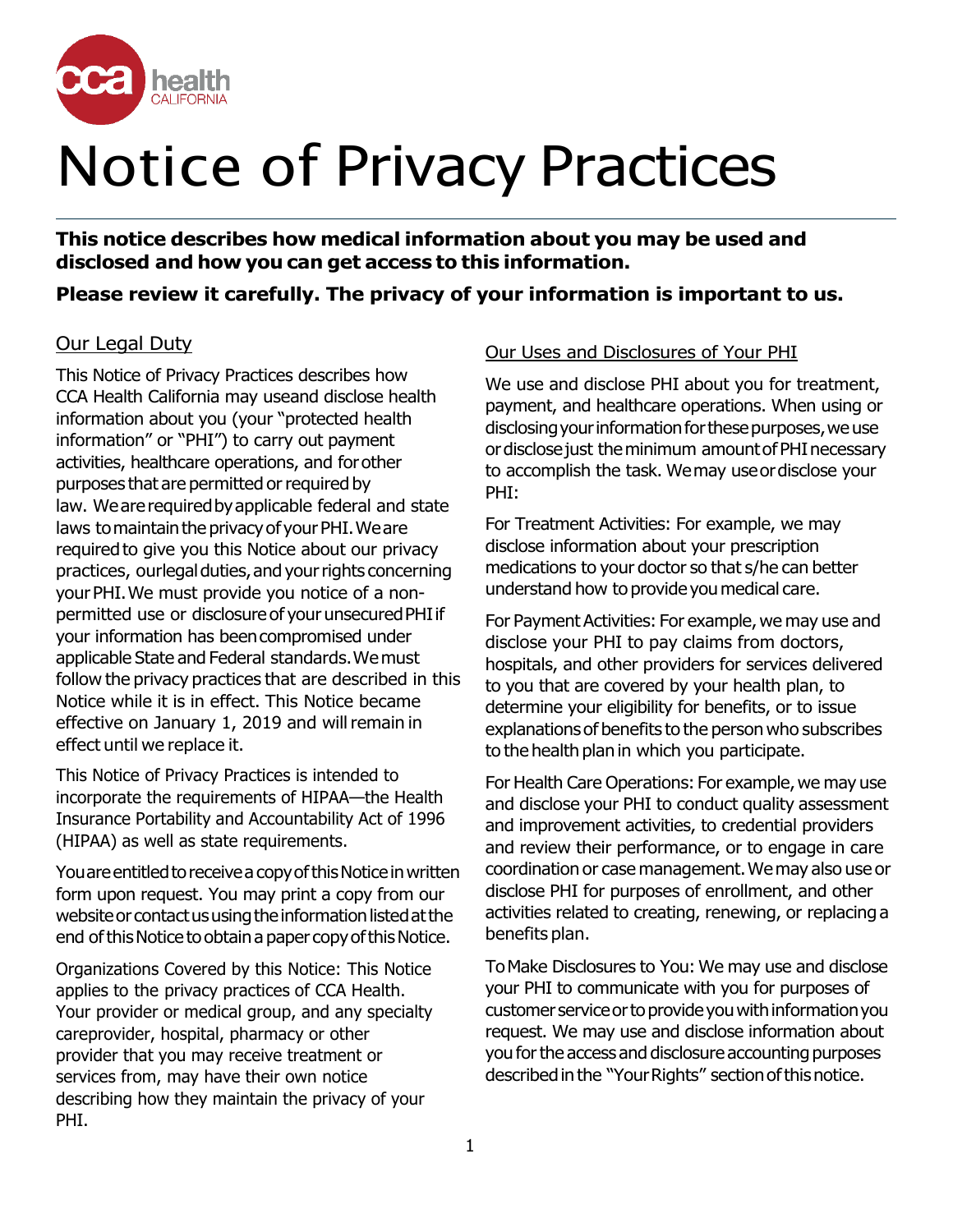ToMake Disclosures to Your Family and Friends: We may disclose your PHI to a family member, a friend, or other person that you indicate is involved in your care or payment for your care. We may also disclose your PHI to one of these people if you are not present or if you are unable to provide the required permission because of a medical emergency, accident, or similar situation, if we determine that disclosure would be in your best interests. In these situations, we may disclose only the protected health information directly relevant to the person's involvement with your health care or payment for health care. We will disclose your PHI to an individual who has been designated by you as your personal representative and who has qualified for such designation in accordance with relevant state law. Before we will disclose PHI to such a person, you must submit a written notice of his/her designation, along with supporting documentation such as a power of attorney or properly executed Member's Designation of a Personal Representative form. You may also give us permission to disclose your PHI to anyone based on your written authorization (see section on "Other Uses and Disclosures of Your PHI," below).

Permitted Uses and Disclosures: We may use and disclose your PHI as permitted orrequired by law, including for the following purposes:

- Required by Law: We may use or disclose PHI when we are required by State or Federal law.
- Research: We may disclose PHI to researchers, provided that the researchers comply with applicable confidentiality requirements.
- Health and Safety: We may disclose PHI to the extent necessary to avert a serious and imminent threat to an individual's health or safety or to report or prevent abuse, neglect, domestic violence, or other crimes.
- Public Health Activities: We may use or disclose PHI for public health activities that are permitted or required by law, such as preventing or controlling communicable diseases.
- Health Oversight Activities: We may disclose PHI to a health oversight agency, such as the Insurance Division of the Department of Business Regulation, for oversight activities authorized by law.
- Process and Proceedings: We may disclose PHI in response to a court or administrative order,

subpoena, discovery request, or other lawful process, in accordance with specified procedural safeguards.

- Law Enforcement: We may disclose PHI to law enforcement officials for limited purposes, such as when necessary to provide evidence of a crime that occurred on our premises.
- Workers' Compensation: We may disclose PHI in accordance with workers' compensation laws and other similar programs that provide benefits for work-related injuries or illnesses.
- Special Government Functions: We may disclose PHI for various government functions, including disclosures to the Armed Forces for active personnel, to Intelligence Agencies for national security, and theDepartmentofState for foreign services reasons.

Impact of State Law: We may be required to comply with state privacy or other applicable laws that limit our use or disclosure of PHI to a greater extent than HIPAA.

Other Uses and Disclosures of Your PHI: We must obtain your written authorization to use or disclose your PHI for any purpose not described above. If you provide us with such an authorization, you may revoke the authorization in writing and your revocation will be effective for future uses and disclosures of PHI. Your revocation will not be effective, however, for PHI that we already have used or disclosed relying on the authorization. To revoke anauthorization you have provided us, contact us using the information provided atthe endof this notice.

Anauthorization willberequired for any useor disclosure of psychotherapy notes. We will rely on our behavioralhealth provider to secure an authorization to allow for our use of the psychotherapy notes; if we need todisclose the psychotherapy notes, we will obtain yourwritten authorization. We also must obtain your

written authorization to sell information about you to a third party or, in most circumstances, to use or disclose your PHI to send you communications about products and services. We do not need your written authorization, however, to send you communications about health- related products or services, as long as the products or services are associated with your coverage or are offered by us.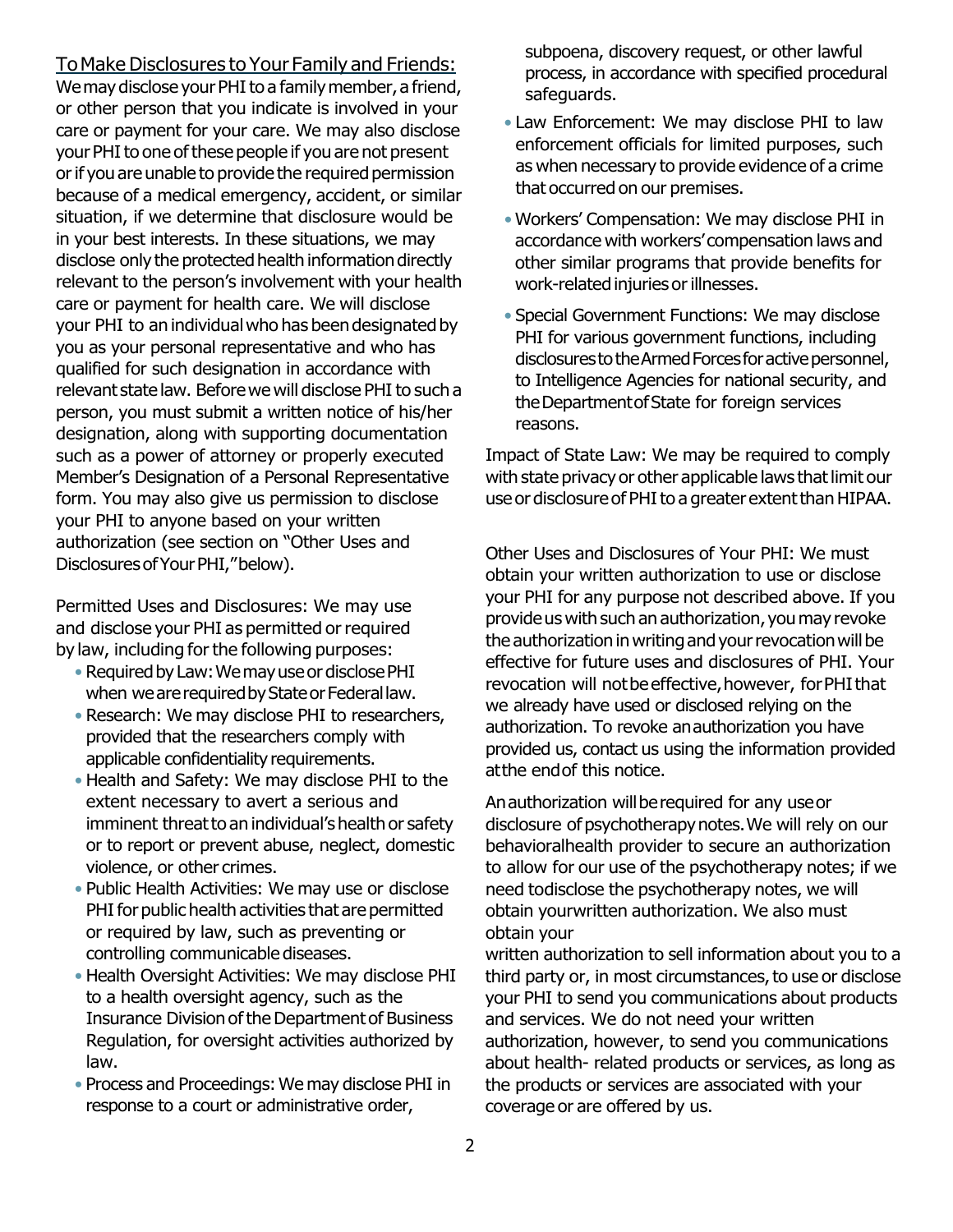### YOUR RIGHTS

Right to Inspect and Copy: You have the right to view or get copies of the PHI that we use to make decisions about payment for your health care. Toview or copy your PHI, you must submit your written request to us at the address listed on the last page of this Notice. It is important that you direct your request for inspection and copying to this address so that we can begin to process your request. Ifyou send arequesttoanother person, office, oraddress, our response might be delayed. We will provide a form for youto complete and sendtous for this request. If you request a copy of the information, we may charge a fee for the costs of copying, mailing, or other costs associated with your request. We may deny your request for accessinlimited circumstances.

Right to Amend: If you believe that your PHI is incorrect or incomplete, you may request that we amend your information. To doso, writetousattheaddress provided on the last page of this Notice. Your request should include the reason the amendment is necessary. It is important that you direct your request for amendment to this address so that we can begin to process your request. If you send a request to another person, office, or address, our response might be delayed. We will provide a form for you to complete and send to us for this request. We may deny your request for an amendment in some circumstances, such as if we believe the information, we have is accurate and complete.

Right of an Accounting: You have the right to know about certain disclosures of your health information. We are not required to inform you of disclosures we make for treatment, payment, health care operations, and certain other purposes. But, you may request a list of other disclosures going back six years from the date of your request. The list will include, for example, disclosures that are required by law, for judicial or administrative proceedings, or for research purposes (except for disclosures that also qualify as our healthcare operations).

You may request an accounting by submitting your requestinwritingtousatthe address listedonthe last page of this Notice. It is important that you direct your request for an accounting to this address so thatwe can begin to process your request. If you send a request to another person, office, or address, our response might be delayed. We will provide a form for youtocomplete and sendtousfor this request. The first list you request within a12-month period will be

free. For additional lists, we may charge you for the costs of providing the list. We will notify you of the cost involved and you may choosetowithdraw or modifyyour request before any costs areincurred.

Right to Request a Restriction:Youhave the right to request a restriction on the PHI we use or disclose about you for payment or for health care operations. Wearenot required to agree to any restriction that you may request. If we do agree to the restriction, we will comply with the restriction unless the information is needed to provide emergency treatment to you.

You may request a restriction by writing to us at the address provided on the last page of this Notice. If you send a request to another person, office, or address, our response might be delayed. We will provide a form for you to complete and send to us for this request.

Right to Request Confidential Communications: If you believe that sending your PHI to your regular address could endanger you, you may request that we communicate with you regarding your PHI inan alternative manner orat analternative location. For example, youmayask thatwe only contact you at your work address or atanother secondary address.

Please send your request to us at the address listed on the last page of this Notice. It is important that you direct your request for confidential communications to this address so that we can begin to process your request. If you send a request to another person, office, or address, our response might be delayed. We will provide a form for you to complete and send to us for this request.

We will accommodate a written request for confidential communications that is reasonable and that states that the disclosure of all or part of your PHI could endanger you. Once a request for confidential communications goes into effect, all of your PHI will be processed in accordance with your instructions. We will not agree to requests to withhold PHI that relates onlyto aspecific condition,diagnosis,ortreatment.

If you terminate your request for confidential communications, the restriction will be removed for all your PHI that we hold, including PHI that was previously protected. Therefore, you should not terminate a request for confidential communications if you remain concerned that disclosure of your PHI would endanger you.